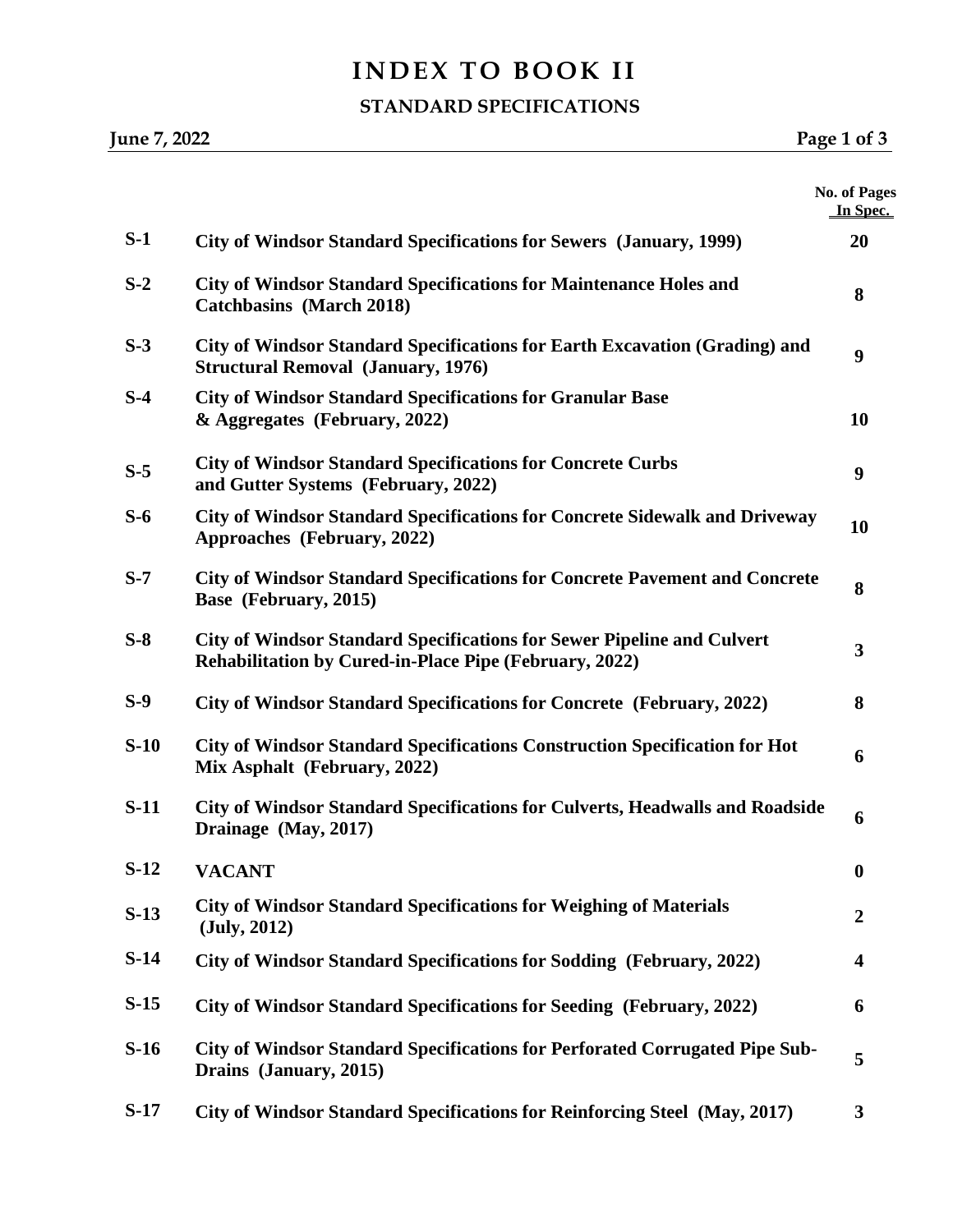# **INDEX TO BOOK II**

### **STANDARD SPECIFICATIONS**

|        | June 7, 2022<br>Page 2 of 3                                                                                                                  |                                 |
|--------|----------------------------------------------------------------------------------------------------------------------------------------------|---------------------------------|
|        |                                                                                                                                              | <b>No. of Pages</b><br>In Spec. |
| $S-18$ | City of Windsor Standard Specifications for Routing and Sealing (July, 2012)                                                                 | 3                               |
| $S-19$ | <b>City of Windsor Standard Specifications for Cleaning of Gravity Sewers,</b><br>Manholes and Catchbasins (January, 2015)                   | $\overline{\mathbf{4}}$         |
| $S-20$ | <b>VACANT</b>                                                                                                                                | $\boldsymbol{0}$                |
| $S-21$ | <b>VACANT</b>                                                                                                                                | $\boldsymbol{0}$                |
| $S-22$ | <b>VACANT</b>                                                                                                                                | $\boldsymbol{0}$                |
| $S-23$ | <b>City of Windsor Standard Specifications for Maintenance Painting of</b><br><b>Structural Steel (January, 2015)</b>                        | 3                               |
| $S-24$ | <b>City of Windsor Standard Specifications for Unshrinkable Backfill</b><br>$(\mathrm{July}, 2012)$                                          | $\overline{\mathbf{4}}$         |
| $S-25$ | <b>VACANT</b>                                                                                                                                | $\boldsymbol{0}$                |
| $S-26$ | <b>VACANT</b>                                                                                                                                | $\boldsymbol{0}$                |
| $S-27$ | <b>VACANT</b>                                                                                                                                | $\boldsymbol{0}$                |
| $S-28$ | <b>City of Windsor Standard Specifications for Full and Partial Depth</b><br>Reclamation with Expanded Asphalt Stabilization (July, 2012)    | 3                               |
| $S-29$ | <b>City of Windsor Standard Specifications for Utility Cuts Restoration</b><br>(August, 2012)                                                | $\overline{\mathbf{4}}$         |
| $S-30$ | City of Windsor Standard Specifications for Bridges (NEW) (February, 2022)                                                                   |                                 |
| $S-31$ | City of Windsor Standard Specifications for Keyhole Excavation (July, 2012)                                                                  | 6                               |
| $S-32$ | <b>City of Windsor Standard Specifications for CCTV Sewer Inspection</b><br>(February, 2022)                                                 | 6                               |
| $S-33$ | <b>City of Windsor Standard Specifications for Winter Control Snow Plowing,</b><br><b>Salting and Snow Removal Activities (January, 2015</b> | $\overline{\mathbf{4}}$         |
| $S-34$ | City of Windsor Standard Specifications for Topsoil (June, 2022)                                                                             | 7                               |
| $S-35$ | <b>City of Windsor Standard Specifications for Replacement of Private Drain</b><br><b>Connections</b><br>(May, 2017)                         | 11                              |